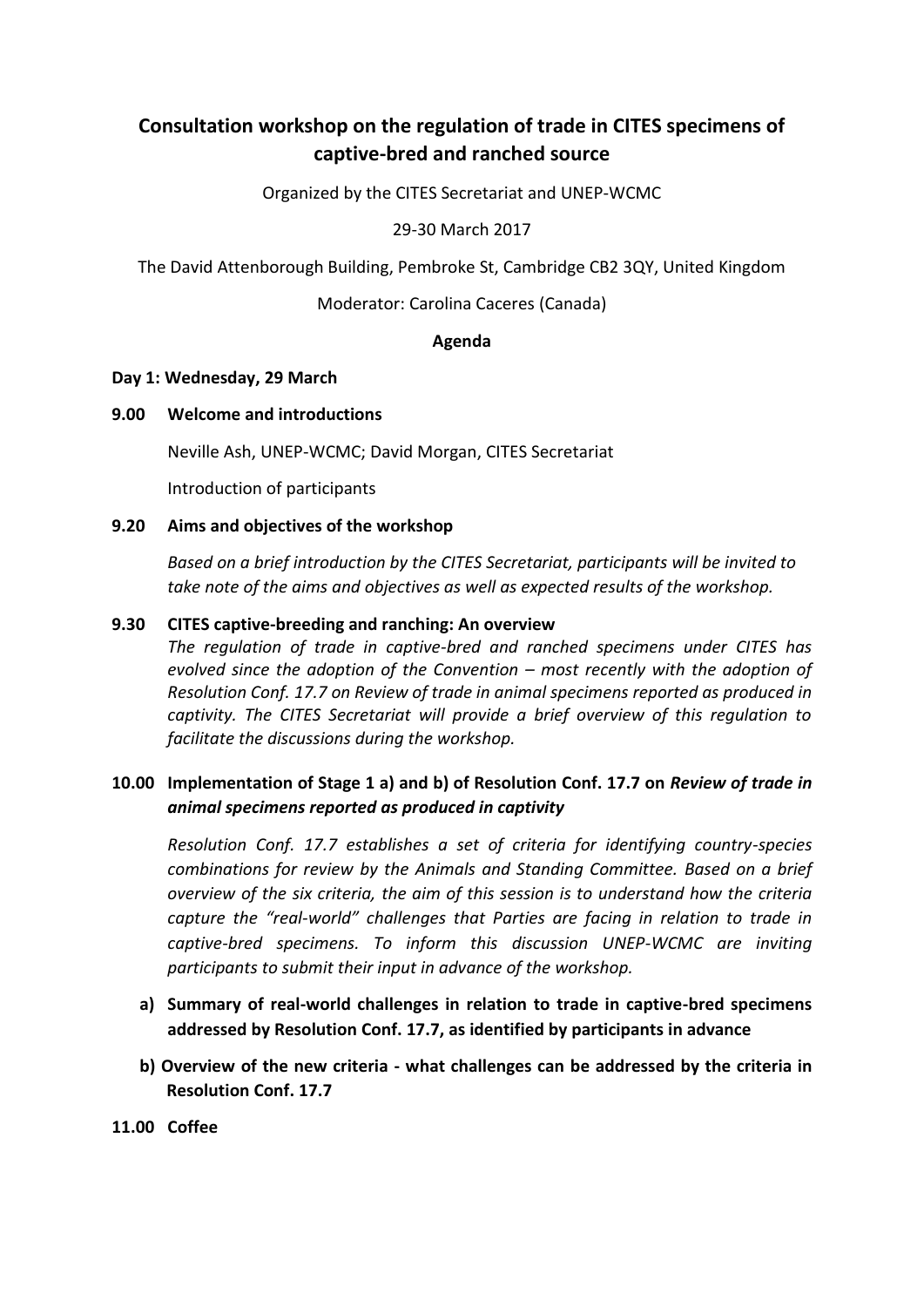#### **11.15 Selection criteria**

*It is proposed that the six criteria in paragraph 2 a) of the Resolution will be discussed in three sessions. Each session will be based on an introductory presentation by UNEP-WCMC on the methods and provisional output when applying the criteria. A number of questions and topics will be raised for discussion. Participants will be invited to discuss the criteria and the questions in small break-out groups. Each session will be concluded with feedback and discussion on finalising methods as well as the provisional output, any required contextual information and any issues identified for each criterion.*

**Selection criteria i, ii and iii: Significant increase/High Volume/Shifts and fluctuations**

- **12.45 Lunch**
- **13.45 Selection criteria iv and v: Source code inconsistencies/incorrect application of source codes**
- **15.00 Coffee**
- **15.15 Criterion vi: Lawful acquisition of founder breeding stock**

#### **16.15 Wrap up discussion on six criteria** (Chair)

*Following the three sessions on the individual criteria in paragraph 2 a) of Resolution Conf. 17.7, participants will be invited to provide any additional general comments on the proposed "filters" as well as on paragraph 2 b) of the Resolution on "any other relevant information"* 

- **17.15 Close**
- **18.30 Dinner, St Catherine's College**